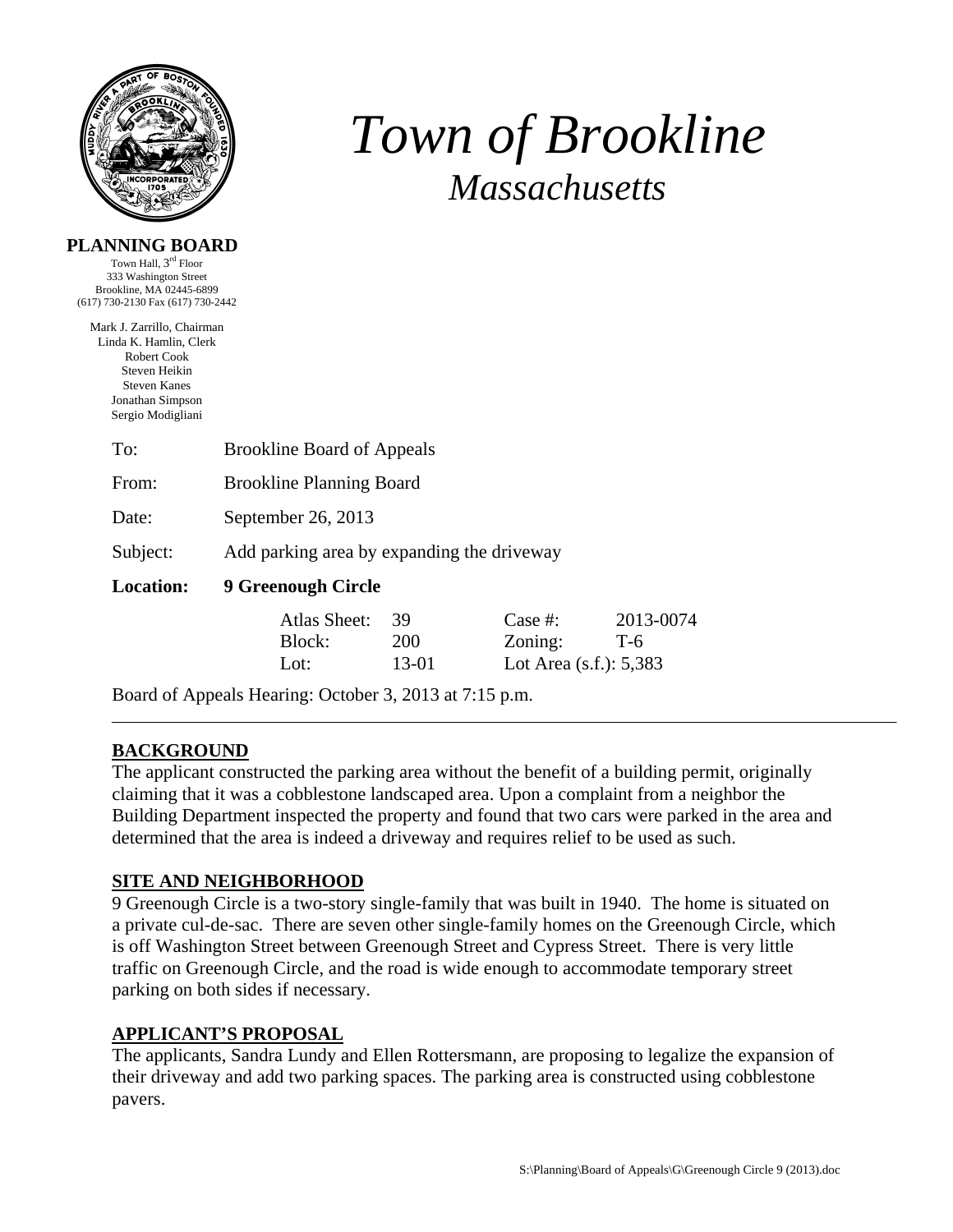# **FINDINGS**

| <b>Section 6.04.12 – Design of All Off-Street Parking Facilities</b>    |  |  |  |  |  |  |  |
|-------------------------------------------------------------------------|--|--|--|--|--|--|--|
| <b>Section 6.04.5.c.2</b> – Design of All Off-Street Parking Facilities |  |  |  |  |  |  |  |
| <b>Section 6.04.5.c.1</b> – Design of All Off-Street Parking Facilities |  |  |  |  |  |  |  |
| <b>Section 5.43 – Exceptions to Yard and Setback Regulations</b>        |  |  |  |  |  |  |  |

| Dimensional Requirements     | <b>Required</b> | <b>Existing</b> | <b>Proposed</b> | <b>Relief</b>         |
|------------------------------|-----------------|-----------------|-----------------|-----------------------|
| <b>Parking Front Setback</b> |                 |                 |                 | <b>Special Permit</b> |
| <b>Parking Side Setback</b>  |                 | .50             |                 | <b>Special Permit</b> |

## **Section 8.02.2** – Alteration or Extension

A special permit is required to alter this non-conforming parking area.

### **PLANNING BOARD COMMENTS**

The Planning Board is supportive of granting this special permit. The expansion of the driveway will allow for additional parking area on the property and prevent parking on the private way. The Board requested that the applicant come to an agreement with the affected neighbor at 3 Greenough Circle. The neighbor has requested that the applicant remove some of the pavers to allow for a 2.5' gap from the property line to the edge of the pavers. They have also requested that the applicant plant evergreens that extend from the front of the property to the garage window. The Planning Board is supportive of this proposal.

## **Therefore, if the Planning Board recommends approval of the site plan prepared by SMC Surveying, dated 7/5/13, the following conditions are recommended:**

- 1. Prior to the issuance of a building permit, a final site plan showing a final driveway that is 2.5 feet from the side property line, shall be submitted subject to the review and approval of the Assistant Director of Regulatory Planning.
- 2. Prior to the issuance of a building permit, a final landscaping plan shall be submitted, indicating additional landscaping in the form of evergreens that span from the front of the property to the garage window, subject to the review and approval of the Assistant Director of Regulatory Planning.
- 3. Prior to the issuance of a building permit, the applicant shall submit to the Building Commissioner for review and approval for conformance to the Board of Appeals decision: 1) evidence that the Board of Appeals decision has been recorded at the Registry of Deeds.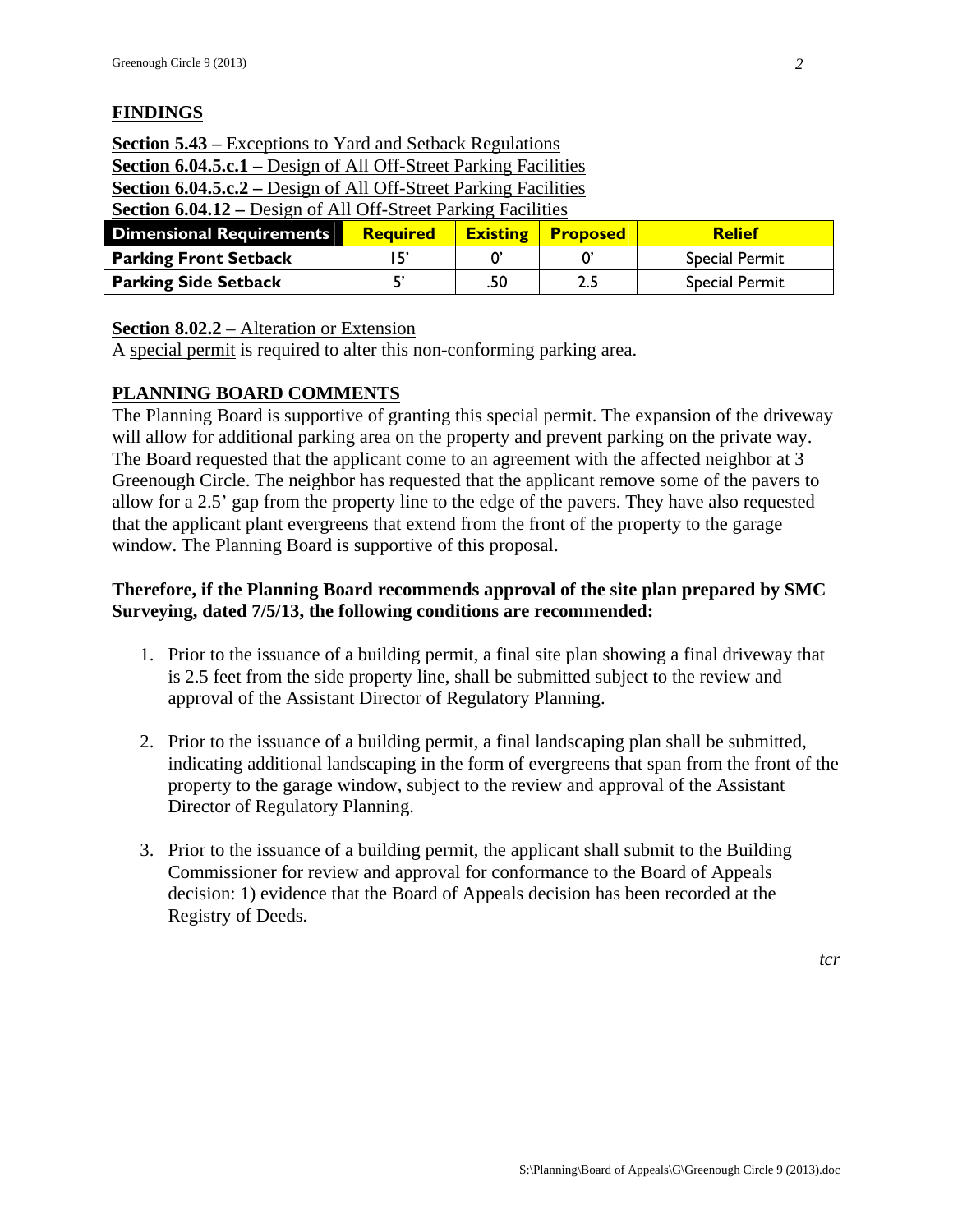

9 Greenough Circle Front Façade



Existing expanded driveway